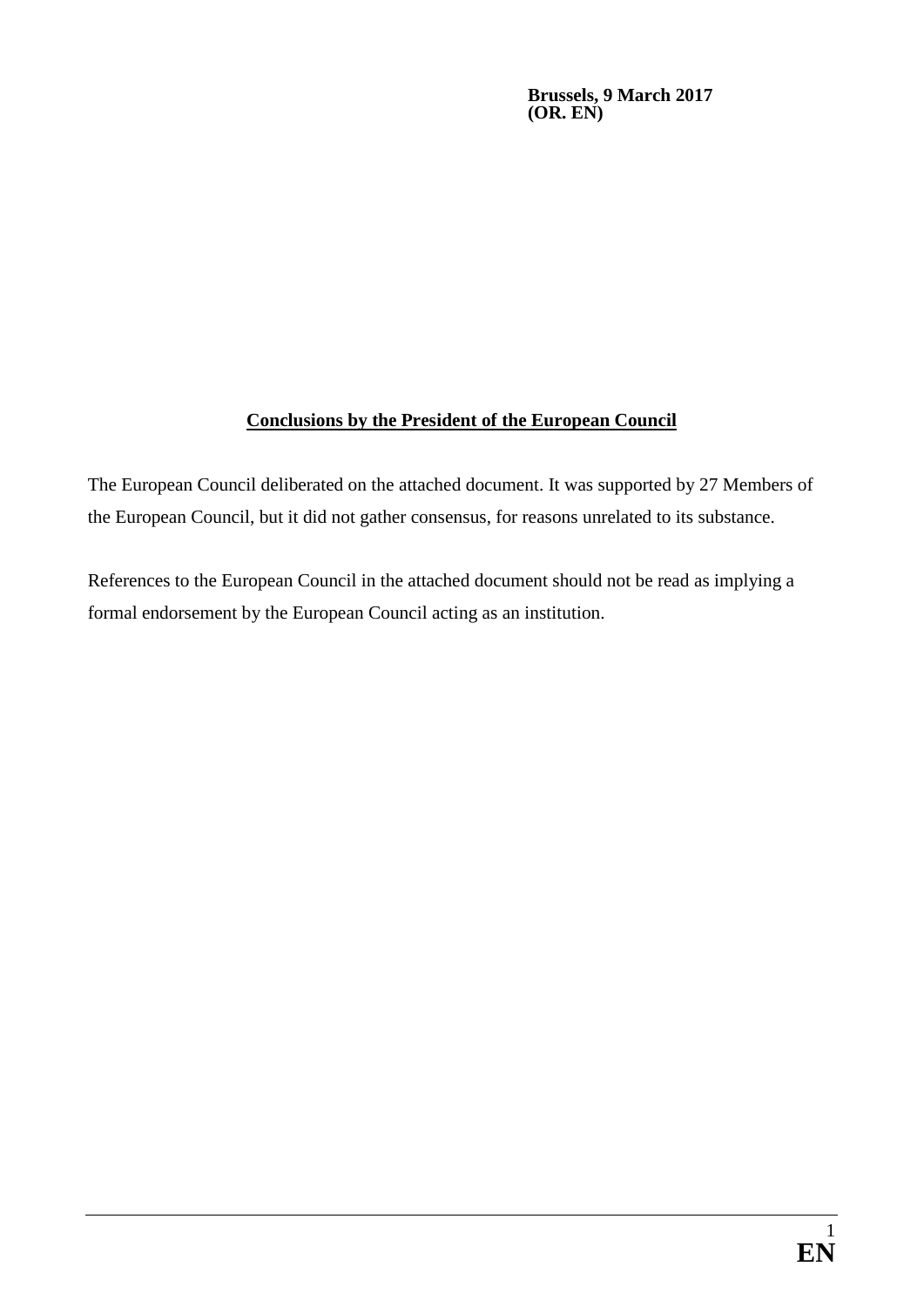## **I. JOBS, GROWTH AND COMPETITIVENESS**

- 1. The reform agenda put in place by the EU and its Member States in the wake of the 2008 crisis is bearing fruit. Economic growth has now returned to all 28 Member States and the outlook is encouraging, both for the euro area and the EU overall. Unemployment, though still at too high a level, is at its lowest since 2009, the state of public finances is improving and investment, while still too weak, is growing.
- 2. Uncertainties persist, however, and it is therefore important to ensure the sustainability of the recovery. To this end, structural reforms aimed at modernising our economies must be pursued, public finances strengthened and investment promoted, including through the swift extension of the European Fund for Strategic Investments, also with a view to making special efforts to fight unemployment in Member States with particularly high levels.
- 3. Recalling its earlier conclusions, the European Council reiterates the importance for jobs, growth and competitiveness of a well-functioning Single Market with its four freedoms. Determined action on the digital agenda will allow reaping the benefits of the digital era and benefit innovation. Decisions already taken must be implemented effectively and existing gaps closed through swift progress on legislative proposals, in line with the June 2016 European Council conclusions and the Joint Declaration of 13 December 2016 on the EU's legislative priorities for 2017. The European Council welcomes the decision of the Commission to address the issue of dual quality of foodstuffs in the internal market in the High Level Forum for a better functioning food supply chain. The EU needs concrete action to ensure a strong and competitive industrial base, as set out in its December 2016 conclusions, a fully functioning and interconnected energy market and a flourishing services sector. All will benefit from a stronger Single Market. Completing and implementing the various Single Market strategies by 2018 therefore remains our shared objective. The European Council will review progress in June.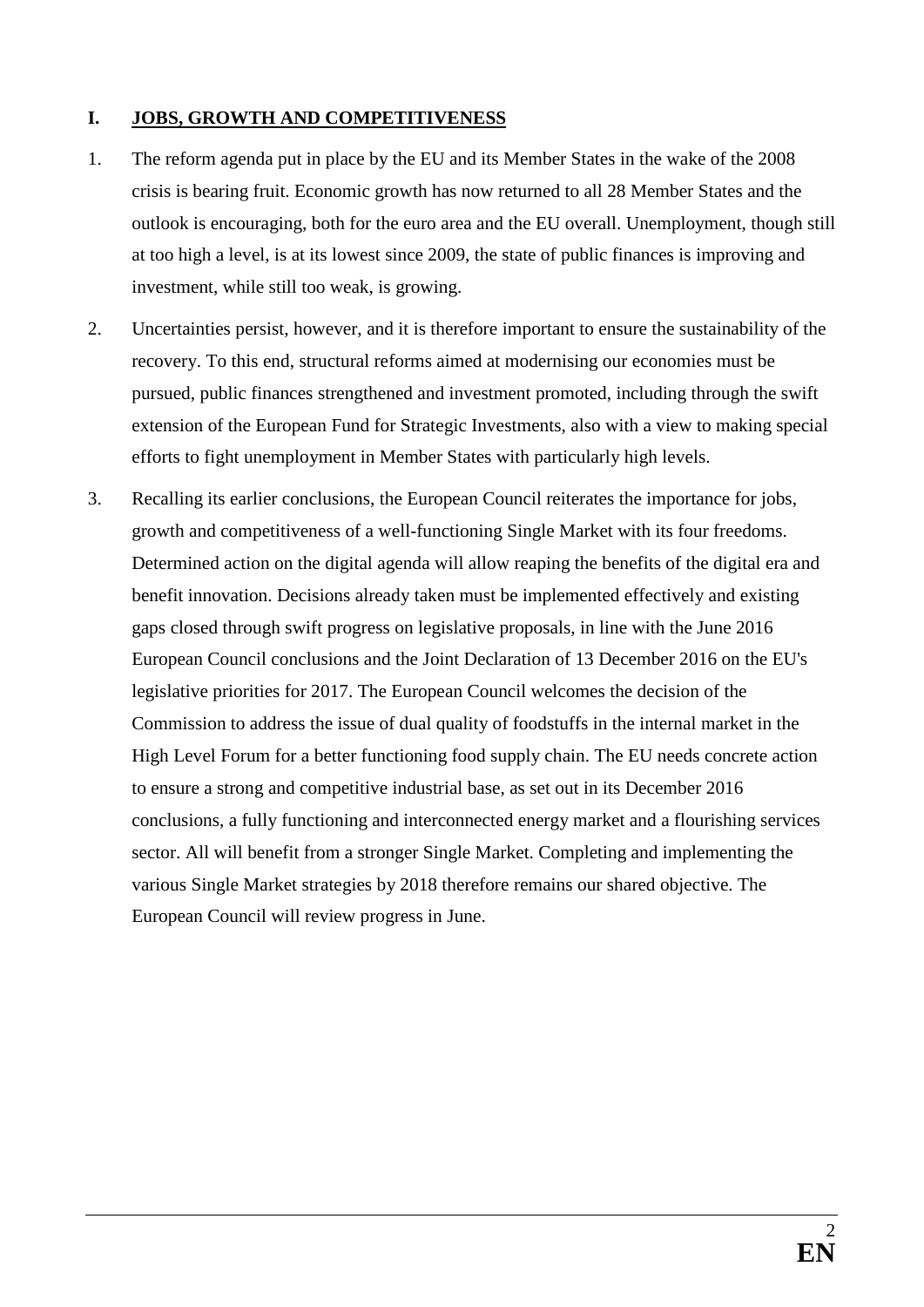- 4. Trade remains one of the most powerful engines for growth, supporting millions of jobs and contributing to prosperity. The European Council welcomes the positive vote in the European Parliament on the EU-Canada Comprehensive Economic and Trade Agreement (CETA) and looks forward to its imminent provisional application. This is a clear signal at a time when protectionist tendencies are re-appearing. The EU remains strongly committed to a robust trade policy and an open and rules-based multilateral trading system, with a central role for the WTO. At the same time, the EU has to equip itself with modernised, WTO-compatible tools to tackle unfair trade practices and market distortions. The European Council calls for the quick adoption of the relevant proposals in this respect. The EU will continue to engage actively with international trade partners. This includes resolutely advancing on all ongoing negotiations for ambitious and balanced free trade agreements, including with Mercosur and Mexico; negotiations with Japan are closest to an early conclusion. Trade relations with China should be strengthened on the basis of a shared understanding of reciprocal and mutual benefits. The EU will be particularly vigilant concerning the respect and promotion of key standards, as well as the principle of non-discrimination.
- 5. The European Council reiterates the need to complete the Banking Union in terms of reducing and sharing risks in the financial sector, in the appropriate order, as set out in the Council conclusions of 17 June 2016. It recalls the importance of international cooperation on the design of common prudential and supervisory standards for financial services.
- 6. It is of vital importance that the benefits of economic growth reach all citizens. The European Council looks forward to the holding of the Social Summit for Fair Jobs and Growth in Gothenburg on 17 November 2017.
- 7. The European Council endorses the policy priority areas of the Annual Growth Survey, and invites Member States to reflect them in their forthcoming National Reform Programmes and Stability or Convergence Programmes. The European Council also endorses the draft Council recommendation on the economic policy of the euro area.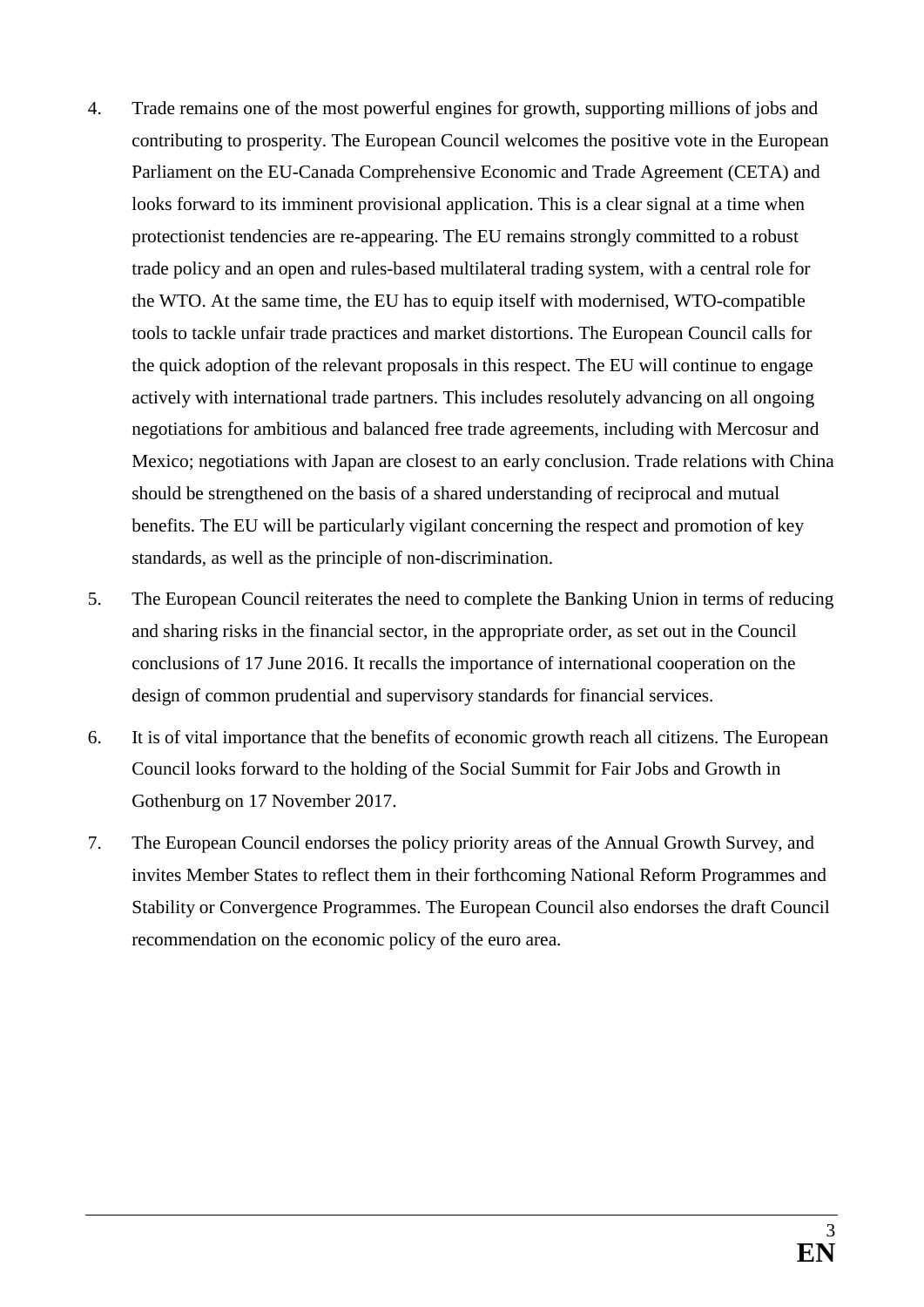#### **II. SECURITY AND DEFENCE**

- 8. The European Council wants the dynamics set in motion by its December 2016 conclusions on External Security and Defence to be maintained and reinforced, according to the parameters set out therein. In the present international environment, Europe must do more to protect its citizens and contribute to peace and stability in its neighbourhood and beyond, including by committing sufficient additional resources, while taking into account national circumstances and legal commitments. In this respect, the European Council welcomes the work done by the Council on 6 March, which provides an extensive overview of where we stand on all issues (CSDP crisis management structures, Permanent Structured Cooperation, Coordinated Annual Review on Defence, Developing Civilian Capabilities) and shows real progress in some key areas. It also recalls the need to implement the "Common set of proposals" for enhanced cooperation with NATO. Building on that momentum, work must be taken further with even greater determination and speed. The European Council welcomes the holding of a high-level conference on security and defence in Prague on 9 June 2017. The European Council will revert to this issue in June 2017 and provide further strategic guidance.
- 9. The EU remains fully engaged in supporting Member States to ensure internal security and to fight terrorism. We have made major progress in this respect in recent years but we continue to face unprecedented challenges. The European Council calls on co-legislators to agree on the proposal for an Entry and Exit System by June 2017 and speed up work on the proposal for the European Travel Information and Authorisation System. Continuing to implement the renewed European Union Internal Security Strategy 2015-2020 is therefore crucial; the European Council will keep this under review. The European Day of Remembrance of Victims of Terrorism on 11 March is an important reminder of why this matters so much.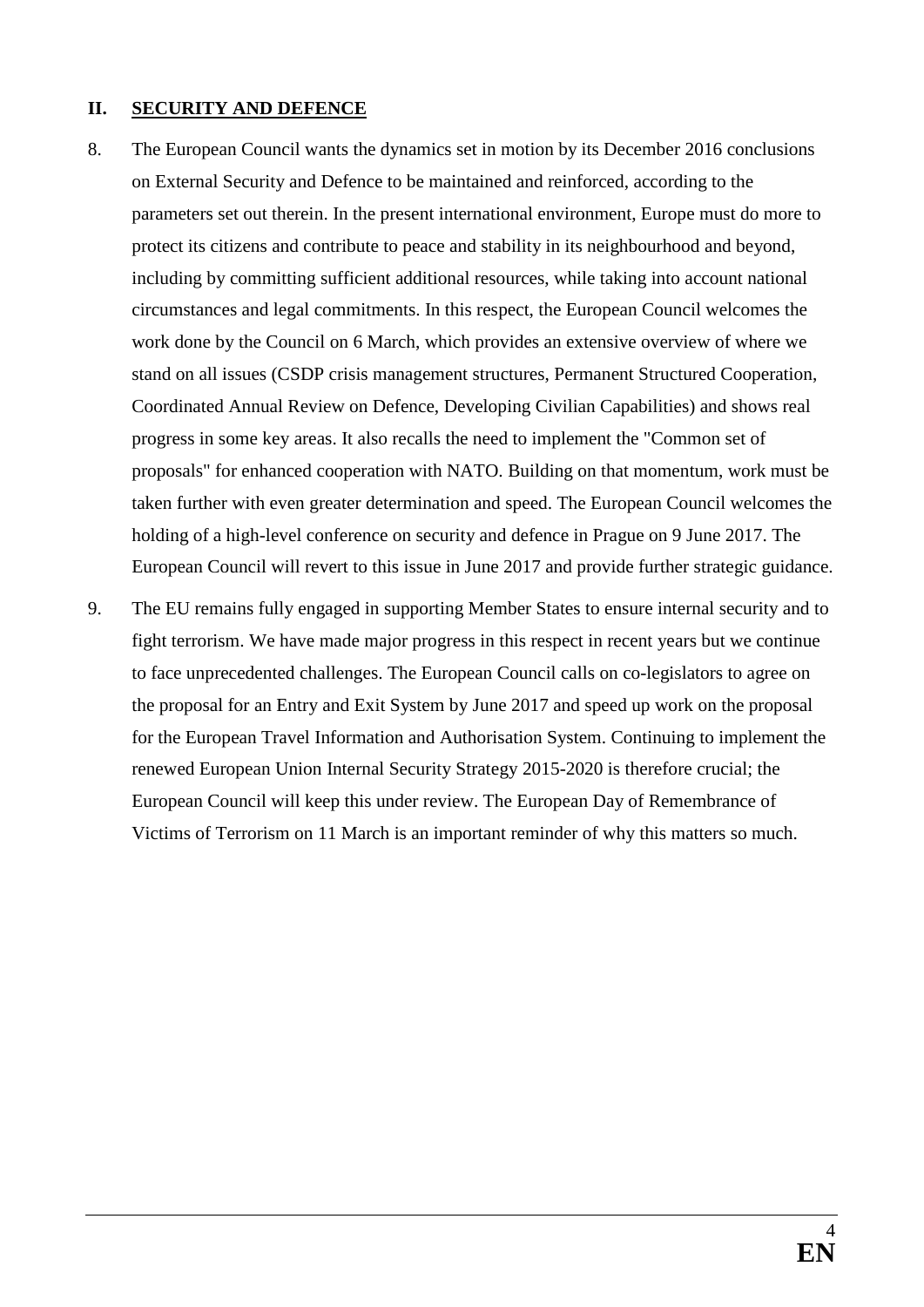# **III. MIGRATION**

- 10. As shown in the report by the Maltese Prime Minister, many operational measures decided at the informal meeting in Malta on 3 February 2017 are in the process of being implemented. The European Council reiterates its determination to deliver on all the elements of the Malta Declaration and fully supports the work of the Council Presidency, in close cooperation with the Commission and the High Representative. It also stands behind the actions undertaken by individual Member States to support the Libyan authorities as well as their North African and southern neighbours in their efforts to address the challenges of illegal migration. UNHCR and IOM are important partners in this respect. The EU will continue to remain vigilant on all major migration routes so as to be able to react rapidly to developments. The European Council welcomes the Commission Communication on a Renewed Action Plan on Return, called for in the Malta Declaration, as well as the accompanying Recommendation to Member States, and invites the Council to rapidly examine them. It recalls the need to pursue work on a range of well-functioning EU readmission arrangements with third countries.
- 11. Concerning the internal dimension, the effective application of the principles of responsibility and solidarity remains a shared objective. The European Council calls for further efforts to rapidly deliver on all aspects of the comprehensive migration policy resilient to future crises, including with the aim of achieving consensus on the EU's asylum policy during the current Presidency.
- 12. The European Council will return to these issues in June 2017.